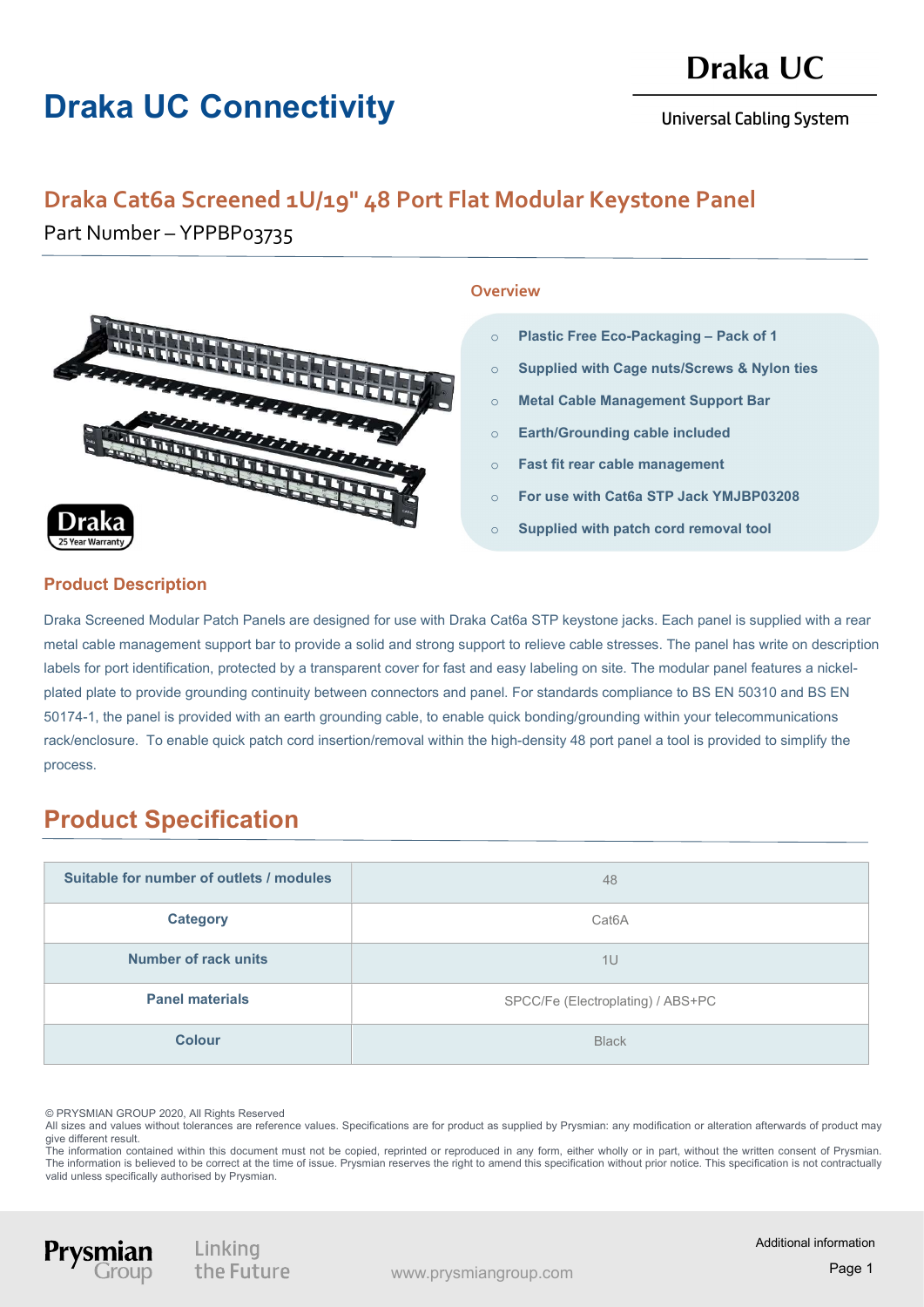## Draka UC

# Draka UC Connectivity

### **Universal Cabling System**

| <b>Mounting type</b> | 19" mounting                           |
|----------------------|----------------------------------------|
| <b>Height</b>        | 44.45mm                                |
| Width                | 482.60mm                               |
| <b>Depth</b>         | 126.09mm with Management bar installed |

### Standards Complied

| ANSI/EIA-310-D          | Electronic Industries Association standard for horizontal<br>spacing, vertical hole spacing, rack opening and front panel width                                                                                  |
|-------------------------|------------------------------------------------------------------------------------------------------------------------------------------------------------------------------------------------------------------|
| IEC 60297-3-100         | Mechanical structures for electronic equipment - Dimensions of mechanical structures of<br>the 482,6 mm (19 in) series - Part 3-100: Basic dimensions of front panels, sub-racks,<br>chassis, racks and cabinets |
| <b>BS EN 50310:2016</b> | Telecommunications bonding networks for buildings and other structures                                                                                                                                           |
| <b>IEC 60603-7</b>      | Connectors for electronic equipment - Part 7: Detail specification for 8-way, unshielded,<br>free and fixed connectors                                                                                           |
| <b>RoHS</b>             | <b>Restriction of Hazardous Substances Directive</b><br>2011/65/EU & 2015/863/EU                                                                                                                                 |
| <b>REACH</b>            | Regulation (EC) No 1907/2006 - Registration, Evaluation, Authorisation and Restriction<br>of Chemicals EC1907/2006                                                                                               |

© PRYSMIAN GROUP 2020, All Rights Reserved

All sizes and values without tolerances are reference values. Specifications are for product as supplied by Prysmian: any modification or alteration afterwards of product may give different result.

The information contained within this document must not be copied, reprinted or reproduced in any form, either wholly or in part, without the written consent of Prysmian. The information is believed to be correct at the time of issue. Prysmian reserves the right to amend this specification without prior notice. This specification is not contractually valid unless specifically authorised by Prysmian.